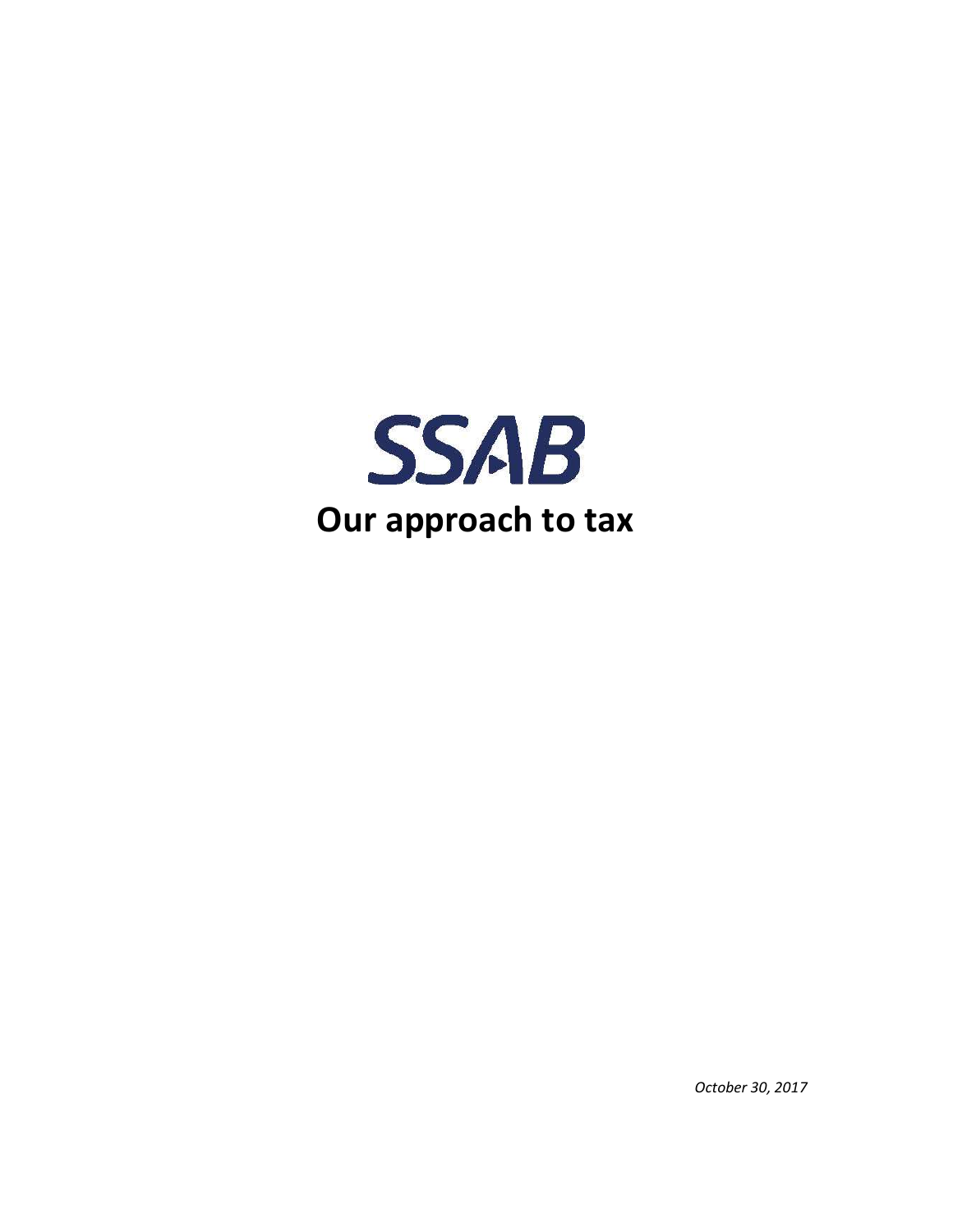

#### **1. Introduction statement – Our approach to tax**

The SSAB Group is active in over 50 countries and employs more than 15,000 people. Being an international company of significant size with geographic diversity comes with a number of responsibilities whereof one is to contribute to the societies where we operate. One direct and transparent way of contributing to societies is our contributions in the form of taxes. Taxes shape the business environment and form the basis for most of the countries, regions and societies where we operate. Taxes are also the foundation to finance the surrounding infrastructure that is vital to maintain and improve living conditions in the countries where we are present.

The SSAB Group is a significant contributor to societies via e.g. corporate income taxes, energy taxes, employer taxes, indirect taxes (such as VAT, GST etc.) as well as a major global employer generating employee taxes to local governments. Managing our tax affairs properly and in line with the rules and regulations across the world is of significant importance for the Group.

In this document we summarize our approach to taxes as outlined in the Group Tax Directive approved by the SSAB Group Executive Committee, alongside the associated instructions and other steering documents.

#### **2. Our tax governance**

Within SSAB our internal Tax Directive and accompanying Instructions governs the principles and procedures surrounding all tax matters within the Group. The purpose is to set out the overall framework under which the SSAB Group companies and employees will operate when considering tax related issues. The Directive and Instructions deal with general principles, professional conduct, key responsibilities as well as our approach to and working relationships with external parties such as taxing authorities.

### **3. Target group**

The Group Tax Directive applies to all SSAB entities and employees but based on the close relation to activities impacting taxes, the primary audience includes:

- SSAB Group Executive Committee incl. Division Heads
- Division CFOs
- Division controllers
- Local managing directors
- Local finance managers
- Local controllers
- Local tax managers and employees
- Employees within shared services

#### **4. Coverage**

The terms "Tax" or "Taxes" include corporate income taxes, employer-related taxes, indirect/value added taxes, withholding taxes, and other similar taxes and fees that the SSAB Group of companies are subject to.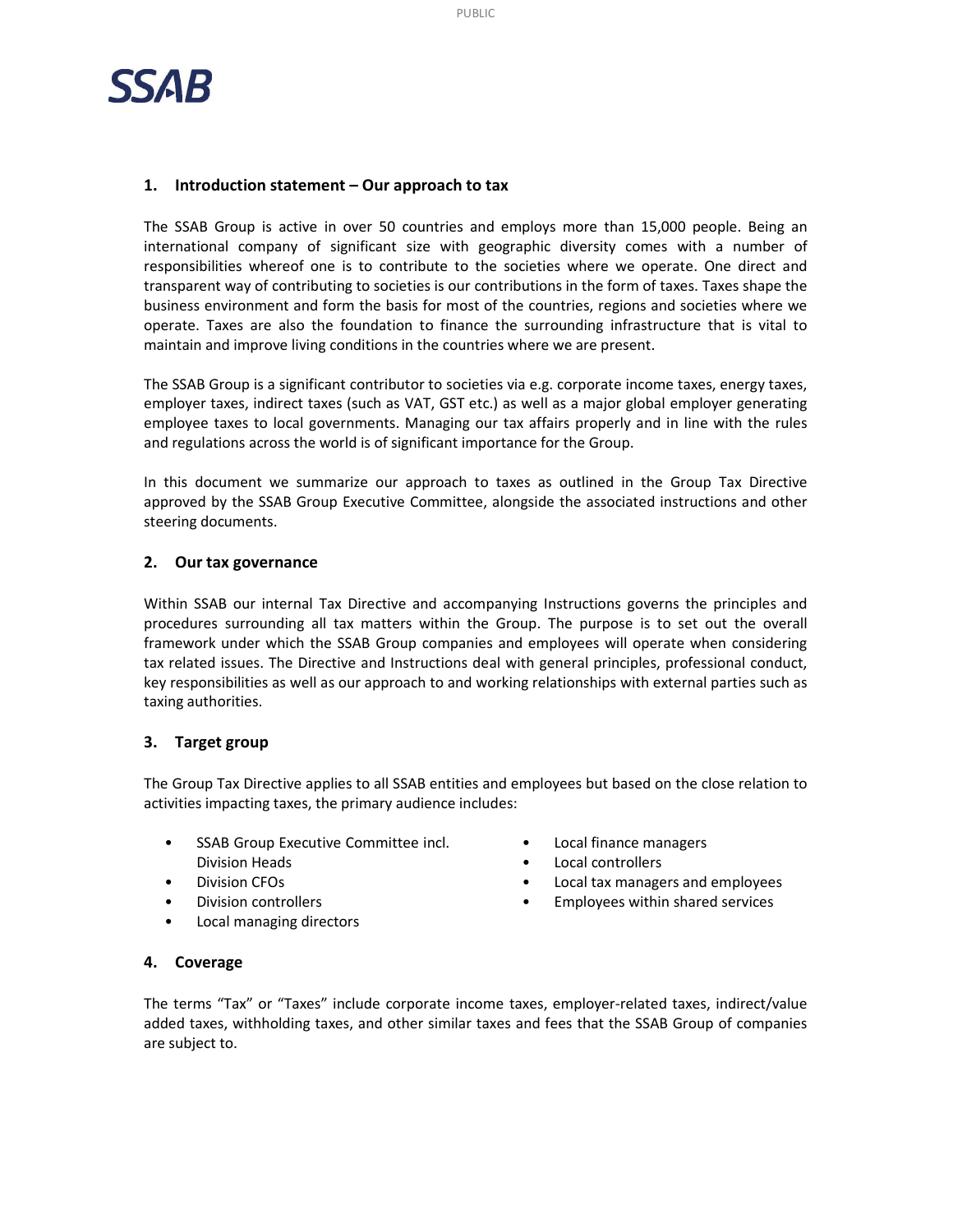

### **5. Key messages**

The key message in the Group Tax Directive and Instructions is that taxes must be managed within the regulatory framework in the countries where we operate and in compliance with local laws. One of the SSAB targets is to create maximum value for all of our stakeholders and in the field of tax this typically includes considering three cornerstones:

- 1. We act in line with the overall Group vision, values and strategy.
- 2. We comply with relevant legislation, disclosure requirements and regulations.
- 3. We protect the SSAB reputation and brand.

Based on this framework our obligation is to pay the amount of taxes required by law in any territory where we operate, in accordance with rules set by the relevant governments and with due consideration to the ethical aspects of tax management. By doing this we believe that we optimize our long term financial position, minimize the risk of damaging our reputation, brand and relationships and create maximum long term value for all our stakeholders.

## **6. Geographic localization**

Since tax rates and tax systems vary between countries, dealing with taxes inevitably include choices related to what jurisdiction to invest capital and undertake business activities. These choices must consider all the business consequences, including the taxation consequences, of operating in a certain country or region.

Within the SSAB Group we do not use tax havens or artificial business arrangements to reduce our tax burden. Sometimes Group presence is however required in locations that are considered tax havens. In these cases we strive to openly disclose the reasons for the establishment as well as ensure that the proper reporting is done and, where applicable, that controlled foreign corporation (CFC) rules are adhered to and taxes are paid in a manner consistent with the CFC requirements.

Although often fully in compliance with the letter of the law we avoid transactions or arrangements that may be considered aggressive tax planning and neither do we in any circumstances engage in transactions or structures considered as tax evasion.

# **7. Well-grounded choices**

To avoid unwarranted controversies or tax risks it is imperative that all SSAB Group employees that engage in tax related issues apply diligent professional care and judgment to arrive at well-reasoned conclusions and make informed decisions. Tax related decisions must be taken at the appropriate level and should be supported with appropriate documentation that outlines the facts, conclusions and any risks involved. This is even more important when operating in a global and international business environment like the SSAB Group does where there may be more than one company and country being affected by a transaction and its structuring.

Tax rules are not always clear and the legislation is often subject to interpretation and uncertainties. In cases when the impact for the Group is considered material and we conclude that independent and objective expertise and assistance is required we shall seek written advice from third-party